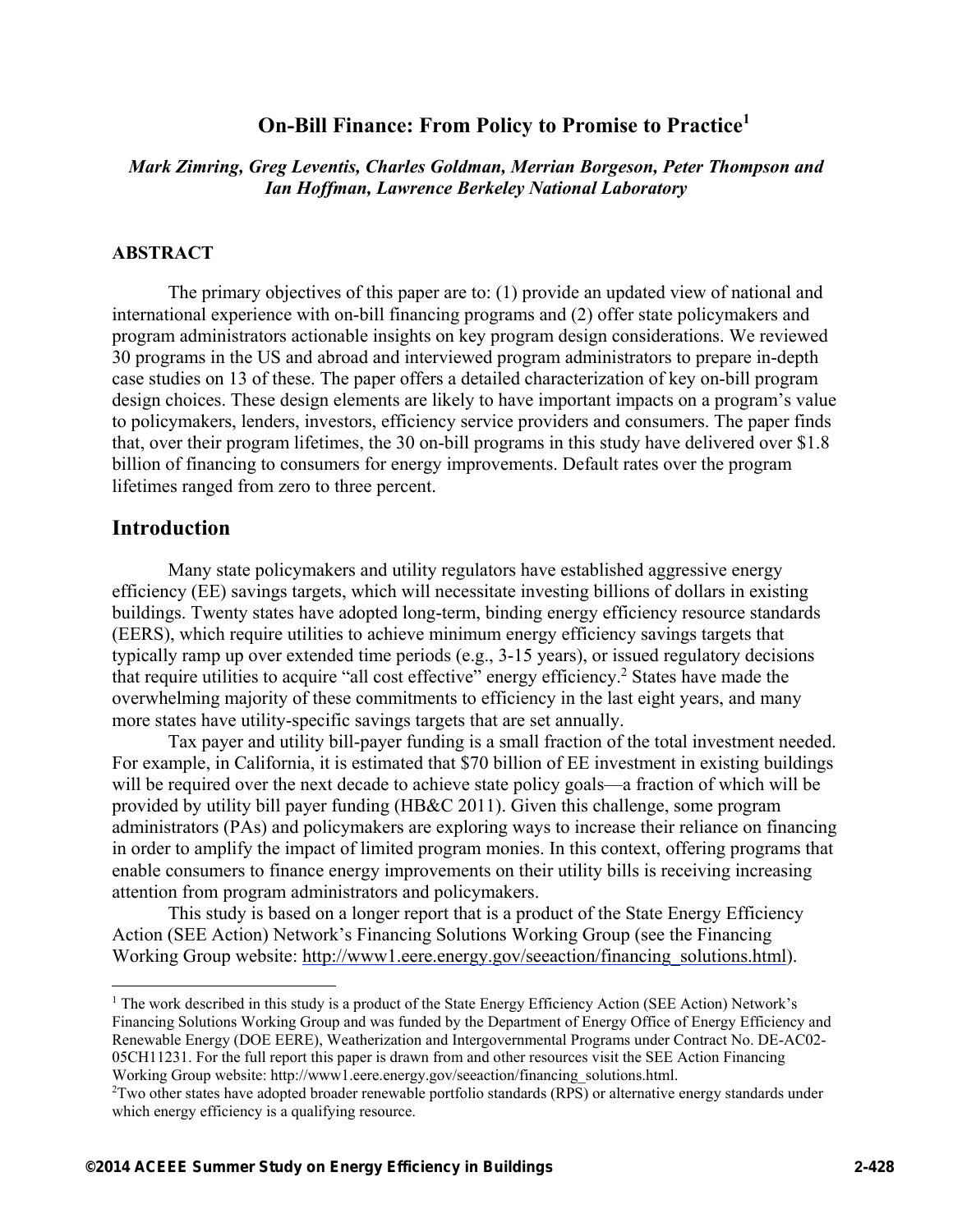The primary objectives of this study are: (1) to provide an updated view of national and international experience with on-bill financing programs and (2) offer state policymakers and program administrators actionable insights on key program design considerations. It also provides a summary of the evolution of on-bill program objectives.

This paper offers a detailed characterization of key on-bill program design choices. These design elements are likely to have important impacts on a program's value to policymakers, lenders, investors, energy efficiency service providers and consumers. Key program design considerations discussed in this study include:

- Disconnection and meter attachment;
- Underwriting criteria; and

• Sources of capital;

1

• Eligible measures.

This paper builds on previous studies of on-bill programs (e.g., Bell et al 2011; Brown and Conover 2009). We summarize results from a broader set of on-bill programs and use results to illustrate and frame key program design issues. The findings in this study come primarily from insights from a review of relevant literature, reviews of 30 on-bill programs, and detailed case studies on 13 of these programs. We selected programs based on a range of factors including achievement of significant market penetration and innovative approaches to program design. We also included a geographically diverse mix of utilities that have different ownership arrangements and regulatory oversight (e.g., rural electric cooperative, municipal utility, investor-owned utilities, power marketing authorities) as well as different entities acting as program administrators (e.g., utility, third party).

# **Background: What is On-Bill Financing and Its Potential Value Proposition for Energy Efficiency?**

Broadly, on-bill financing involves repaying loans for energy improvements on the consumer's utility bill, often with the possibility of service disconnection as an added deterrent for non-payment. Energy improvements may include a range of technologies that customers can install on their premises: energy efficiency measures, distributed generation (e.g., solar photovoltaic, combined heat and power) and demand response (DR) enabling technologies.

A variety of barriers that lead to under-investment in energy efficiency by consumers have been cited in the literature, including the fact that EE often has "high first costs" (IEA 2008; Jaffe & Stavins 1994). While these up-front costs are often recouped over the lifetime of the efficiency measures through energy savings, some consumers lack the financial means or the willingness to use their limited existing resources to make the initial purchase of high-efficiency measures. On-bill financing is one of several forms of program-supported financing that have been deployed across the country to help consumers pay for energy improvements.<sup>3</sup>

On-bill financing may be a particularly promising tool for several reasons. Consumers typically have extensive experience making utility bill payments, and understand the potential threat of termination of utility services for non-payment. On-bill proponents maintain that administrators who offer on-bill financing (perhaps aided by the threat of service disconnection for non-payment) may experience lower default rates compared to financing products not repaid

<sup>&</sup>lt;sup>3</sup>Examples of other common forms of program-supported financing for energy improvements include **Property** Assessed Clean Energy (PACE) and unsecured consumer energy efficiency loans (e.g., Keystone HELP in Pennsylvania).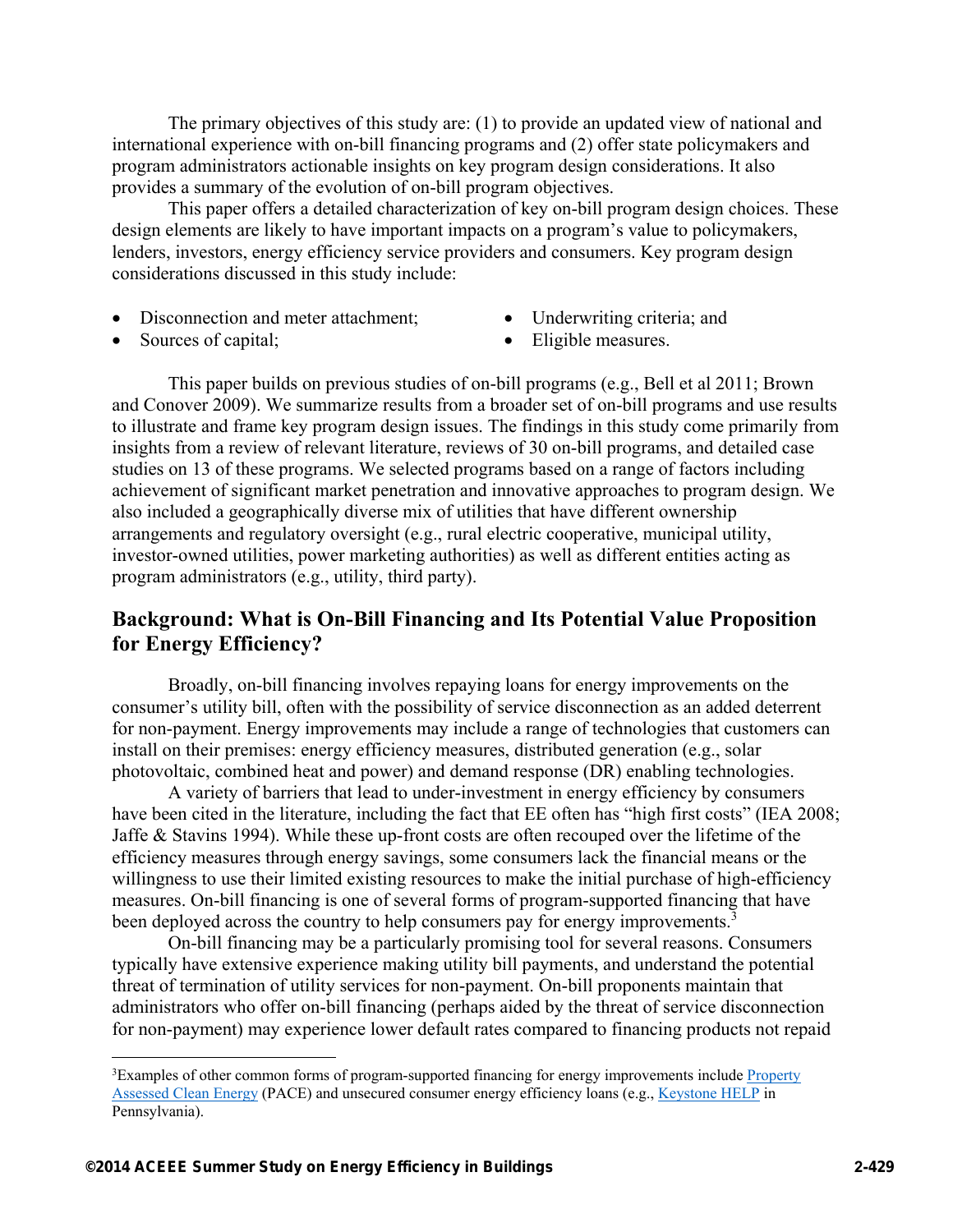on the utility bill. If on-bill financing results in lower default rates, then it may have promise in driving consumer adoption of energy improvements, by both expanding the number of consumers that can qualify for financing and delivering more attractive (e.g., lower interest rate, longer loan term) financing than would otherwise be available.

In addition, some on-bill programs have special features designed to address other barriers to EE as well, such as renter/owner split incentives, long project paybacks and balance sheet treatment of debt that lead to consumer under-investment in certain market segments.

#### **Study Organization**

1

In the next section, we summarize data from the 30 on-bill financing programs that were reviewed, including summary data on key program features and results. Section 2 provides a brief summary of the evolution of on-bill program objectives. Section 3 is organized around key on-bill program design considerations: whether the on-bill program allows disconnection for non-payment and whether the loan is attached to the meter, the source of capital used to fund onbill financial products, approaches to assessing applicant creditworthiness and design choices that affect measure eligibility.

## **The National and International On-Bill Landscape**

On-bill programs are operating or preparing to launch in at least 25 states in the US and two countries outside the US: Canada and the United Kingdom (UK). In aggregate, the 30 programs studied for this paper have delivered over \$1.8 billion of financing to customers for energy improvements (see Table 1).<sup>4</sup>

<sup>4</sup> Programs include those administered by: TVA, the Town of Windsor, CA, California IOUs (OBF Pilot and On-Bill Repayment Pilot), the City of Ft. Collins, CO, Connecticut Light & Power (Residential Efficiency Financing Program and Small Business Energy Advantage (SBEA)), United Illuminating (SBEA), Georgia Environmental Finance Authority, Hawaiian Electric Company, Hawaii Energy, AFC First Financial (Illinois Energy Efficiency Loan Program), Midwest Energy, Mountain Association for Community Economic Development, KY, Holyoke Gas & Electric Department, MA, National Grid (Small Business Loan and Large C&I Loan programs), Manitoba Hydro, New Jersey Natural Gas, PSE&G, NYSERDA, Mpower, Craft3 and Clean Energy Works Oregon, Electric Co-ops of South Carolina, Department of Energy and Climate Change, UK, Alliant Energy, WI.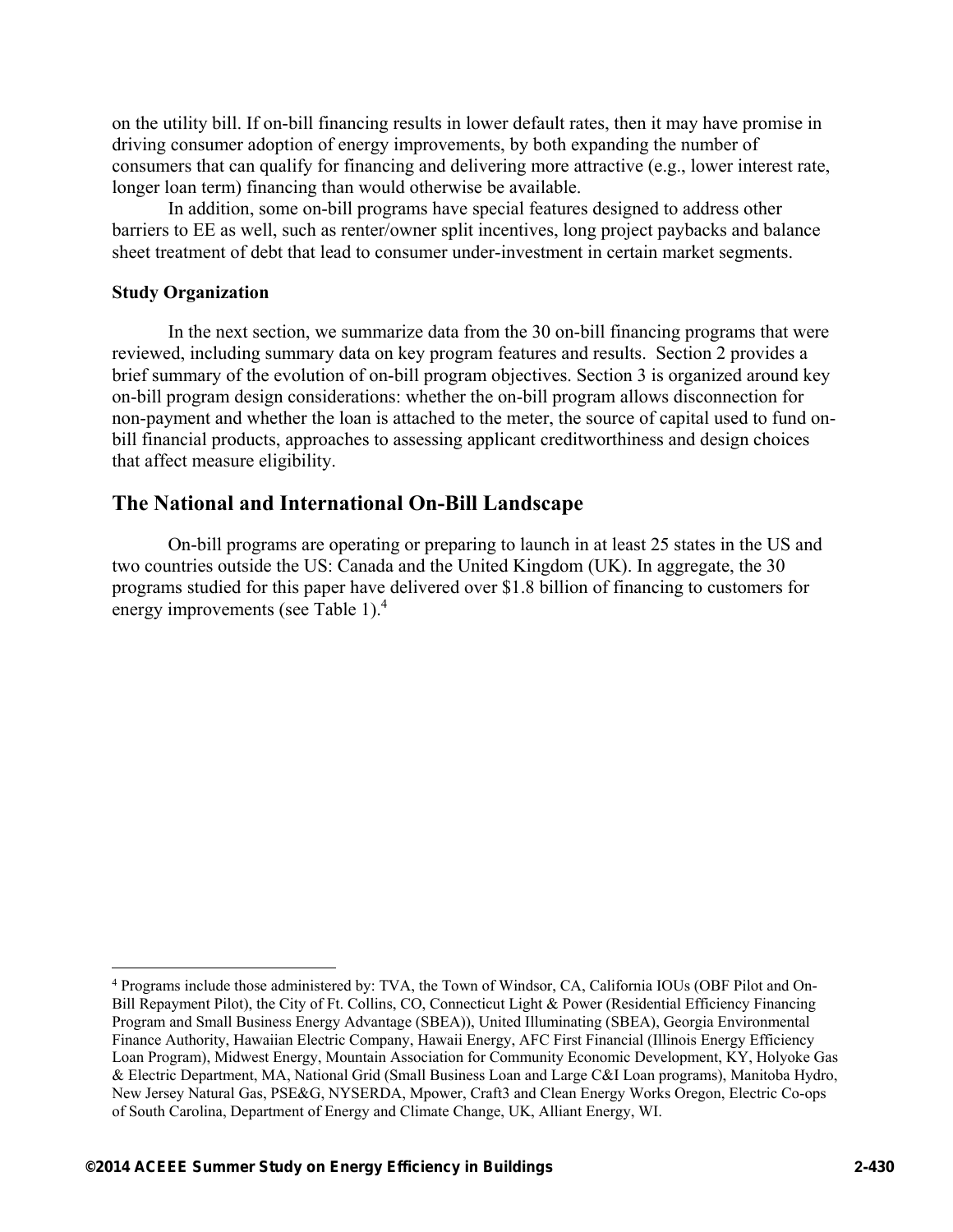| Sector             | Number of<br>participants | Lifetime loan<br>volume* | $n =$ | Average size<br>of loan | Default rates: median<br>value and range | $n =$ |
|--------------------|---------------------------|--------------------------|-------|-------------------------|------------------------------------------|-------|
| <b>Residential</b> | 182,324                   | \$1.05B                  | 20    | \$5,787                 | $0.08\%$ (0 to 3%)                       | 15    |
| Non-residential    | 50,339                    | \$775M                   |       | \$15,400                | $0.9\%$ (0.6 to 2.9%)                    |       |
| Total              | 232,663                   | \$1.83B                  | 27    | \$7,867                 |                                          | 22    |

### Table 1. Summary statistics for on-bill programs examined in the study<sup>5</sup>

\*Lifetime loan volumes are in nominal dollars.

Key takeaways from our analysis include:

- Twenty-two of the 30 on-bill programs included in this study (73 percent) are primarily focused on residential customers.
- The median value for cumulative market penetration is 0.25 percent of customers for residential programs and 6.9 percent for non-residential programs. This may be partially due to longer median program operating history in the non-residential sector. The highest estimated market penetration among targeted consumers in the residential sector is 15 percent (Manitoba Hydro) and 29 percent in the non-residential sector (United Illuminating in CT).
- Five program initiatives—Tennessee Valley Authority (TVA), Manitoba Hydro, Alliant Energy Wisconsin, United Illuminating/Connecticut Light & Power, and National Grid account for over 90 percent of on-bill activity in terms of dollars loaned and number of participants among the programs in this study.
- Default rates among the programs in this study have been quite low, ranging between zero and three percent, regardless of specific program design characteristics.

## **Evolution of On-Bill Programs**

Since their inception in the 1980s, on-bill programs have evolved as program administrator and policymaker objectives have shifted and market needs have changed.<sup>6</sup> We highlight the following trends in the evolution of on-bill loan programs (and key objectives of policymakers and program administrators) over time:

### **Making Energy Efficiency Affordable**

<u>.</u>

When the first generation of on-bill programs was launched in the 1980s, interest rates were much higher than they are today. For example, mortgage interest rates reached the upper teens before settling into the seven to 10 percent range throughout that 1990s (Board of Governors 2014). In 2013, 30-year conventional mortgage rates averaged just four percent

<sup>5</sup> Where n is less than 30, it is because programs either have not yet launched or have not provided sufficient data for a specific analysis.

<sup>6</sup> It is important to note that on-bill programs have developed at different times in various regions in response to local needs and objectives.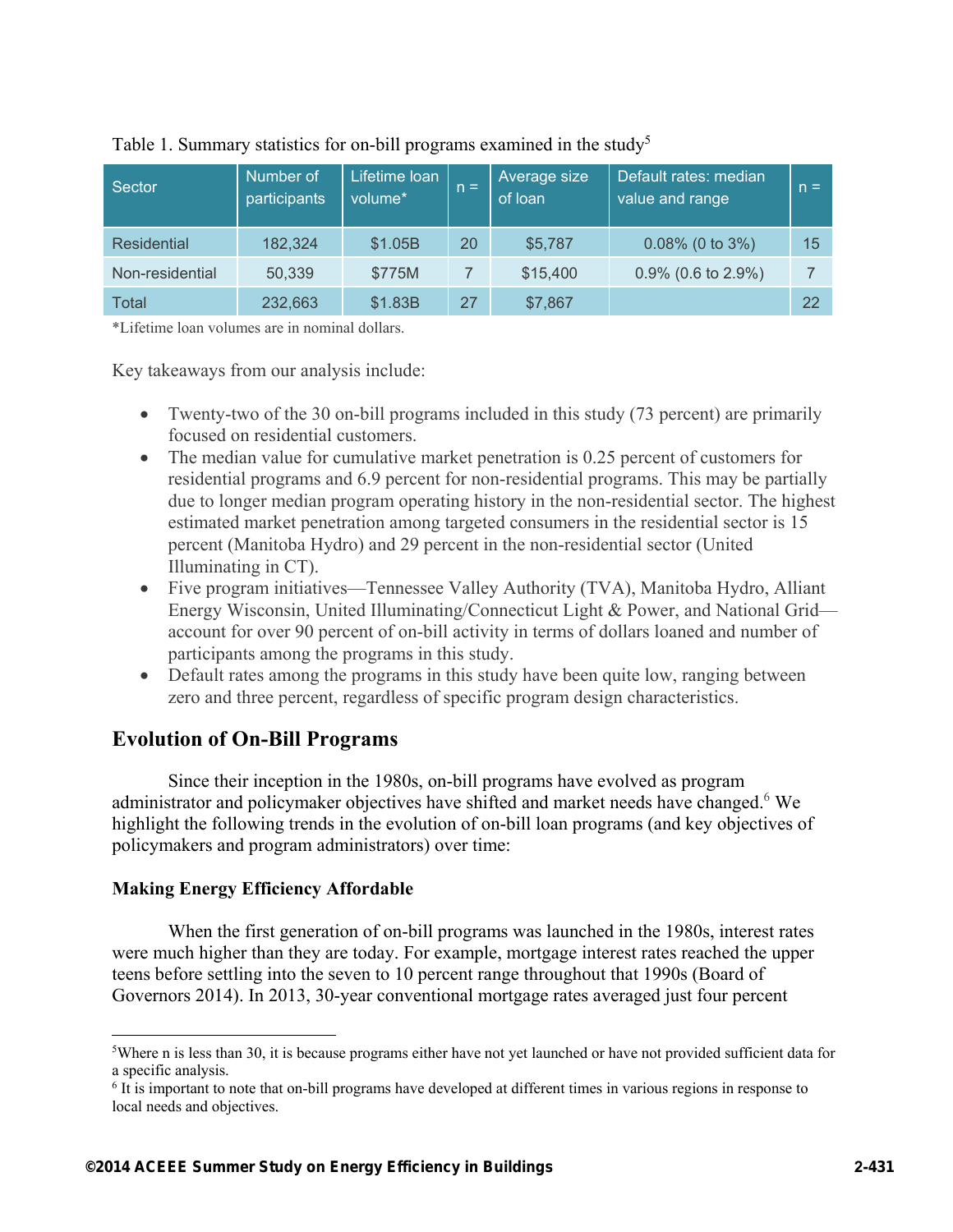(Board of Governors 2014). Given high interest rates, the affordability of EE improvements and financing to pay for them—was a key consideration for the policymakers and PAs that launched the first generation of on-bill programs. This goal was reflected in low-interest, longterm loans to reduce the burden of regular debt service costs relative to energy savings.

### **Expanding Access**

In recent years, although interest rates have remained low, capital access has been demonstrably restricted as lenders tightened underwriting standards and consumers faced historic financial challenges.<sup>7</sup> In this context, some on-bill programs have been launched with the explicit intent of expanding access to capital among traditionally underserved populations (e.g., small businesses, middle income households). Policymakers and administrators have typically relied on the belief that private markets are inappropriately rationing credit for EE improvements (Zimring 2013) or the argument that on-bill has unique potential to drive improved loan repayment trends relative to off-bill financial products.

### **Driving Demand**

 $\overline{a}$ 

Some recently launched on-bill programs include specific provisions targeting a broader range of barriers to consumer adoption of efficiency (e.g., tenant-owner split incentives, balance sheet treatment of debt, long project payback periods) in addition to offering affordable, accessible financing. In this context, consumers that already have access to low-cost conventional loan products may be driven to adopt EE because on-bill programs might be more attractive or more convenient than other financial products.

### **Increasing Leverage of Program Funds**

The increased interest in on-bill programs is part of a broader trend among policymakers and program administrators in some states that are looking to tap into private capital in order to stretch the impact of limited program funds and encourage significant cost contributions by participating consumers. Recently, some on-bill programs have relied more heavily on private capital as utility funds for EE have become more constrained, given concerns about potential rate impacts of utility customer-funded energy efficiency programs.

## **Four Key Program Design Considerations**

### **Disconnection and Meter Attachment (1)**

One key to the value of on-bill financing in delivering attractive, accessible capital is the potential consequences of failing to repay the on-bill financial product. Financial products repaid on a customer's utility bill take many forms and can be divided into three categories based on whether they allow power disconnection and whether the loan is tied to the meter:

<sup>7</sup> In 2009, for example, 86 percent of commercial lenders tightened underwriting. See Office of Comptroller of Currency's Survey of Credit Underwriting Standards 2012: http://www.occ.gov/publications/publications-bytype/survey-credit-underwriting-practices-report/pub-survey-cred-under-2012.pdf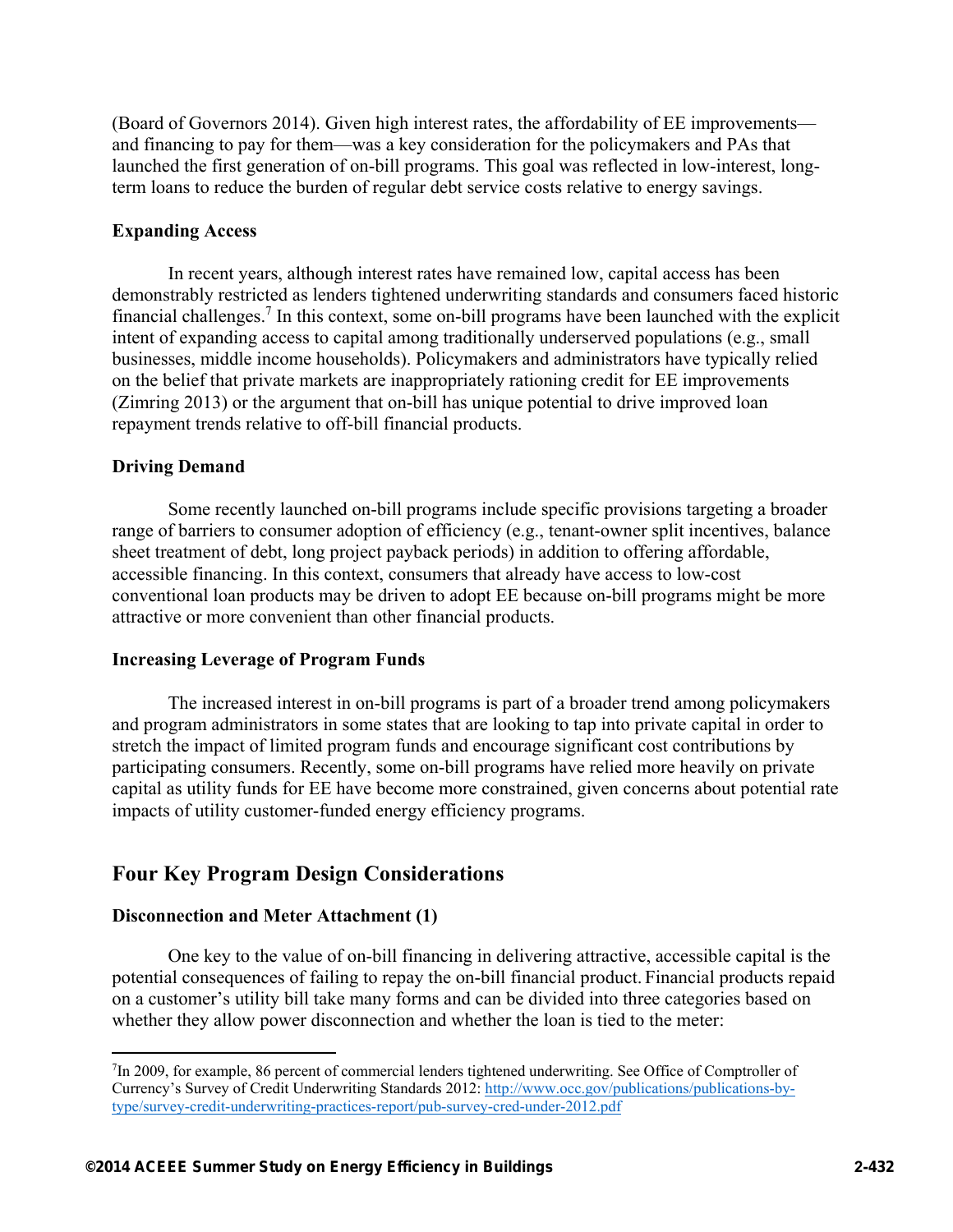**Line item billing (LIB)**. The utility bill is simply used as a tool for participants to repay financial products. In the event that a participant fails to make principal and interest payments, financing charges are typically removed from the utility bill and financial institutions are free to seek recourse unrelated to a participant's utility service based on the terms of their contract with the customer.

**On-bill loan (or lease) with disconnection**. On-bill loans with disconnection use the utility bill to repay loans but allow disconnection in cases of non-payment. A broad range of financial products (e.g., unsecured loans, mortgages, leases) may be re-paid on the customer's bill using the threat of utility service termination as the only source (or one of several sources) of deterrence of non-payment. In the event that a participant fails to make financing payments, utilities can typically use their normal collection protocols for utility bill delinquency, which may ultimately result in service termination.

**On-bill tariff.**<sup>8</sup> LIB and on-bill loans with disconnection are debt of the customer or property. An on-bill tariff is a debt of the utility meter. The tariff structure is similar to an on-bill loan with disconnection in that non-payment of financing charges may lead to utility service termination. Tying the debt to the utility meter is specifically designed to accomplish three key objectives: (1) automatic transfer of the tariff between customers; (2) survive foreclosure; and (3) off-balance sheet treatment for non-residential participants. In some cases, payments for on-bill loans with disconnection and on-bill tariffs are subordinated to other charges on a customer's utility bill.

Table 2 summarizes key features and differences among these three types of on-bill products.

| <b>Feature</b>                                                      | <b>Line Item Billing</b>                             | <b>On-Bill Loan</b>                           | <b>On-Bill Tariff</b>                   |  |
|---------------------------------------------------------------------|------------------------------------------------------|-----------------------------------------------|-----------------------------------------|--|
| Debt of Utility Meter or<br>Customer/Property?                      | Customer/Property                                    | Customer/Property                             | Meter                                   |  |
| Consequences of On-Bill<br><b>Financial Product Non-</b><br>Payment | No Threat of Utility<br><b>Service Disconnection</b> | <b>Utility Service</b><br>Disconnection       | <b>Utility Service</b><br>Disconnection |  |
| <b>Survives</b><br>Bankruptcy/Foreclosure?                          | No                                                   | Unlikely                                      | Maybe                                   |  |
| Transferable?                                                       | Yes, with consent (if<br>program rules allow)        | Yes, with consent (if<br>program rules allow) | Yes, automatic                          |  |
| Garners Off-Balance<br><b>Sheet Treatment?</b>                      | No                                                   | Maybe                                         | Maybe                                   |  |

|  | Table 2. Key features and differences among on-bill financial products |  |
|--|------------------------------------------------------------------------|--|
|  |                                                                        |  |
|  |                                                                        |  |

 $\overline{a}$ 

<sup>&</sup>lt;sup>8</sup>It is important to differentiate the definition of tariff for the purposes of this study from the definition of tariff often used in utility regulatory proceedings. For the purpose of this study, a tariff is defined as a charge that is undifferentiated from any other utility bill charge. In utility regulatory proceedings, tariffs are often used by utilities and their regulators to specify the rate and terms and conditions of customer service, regardless of whether those terms and conditions involve differential treatment of an on-bill financial product from other utility bill charges.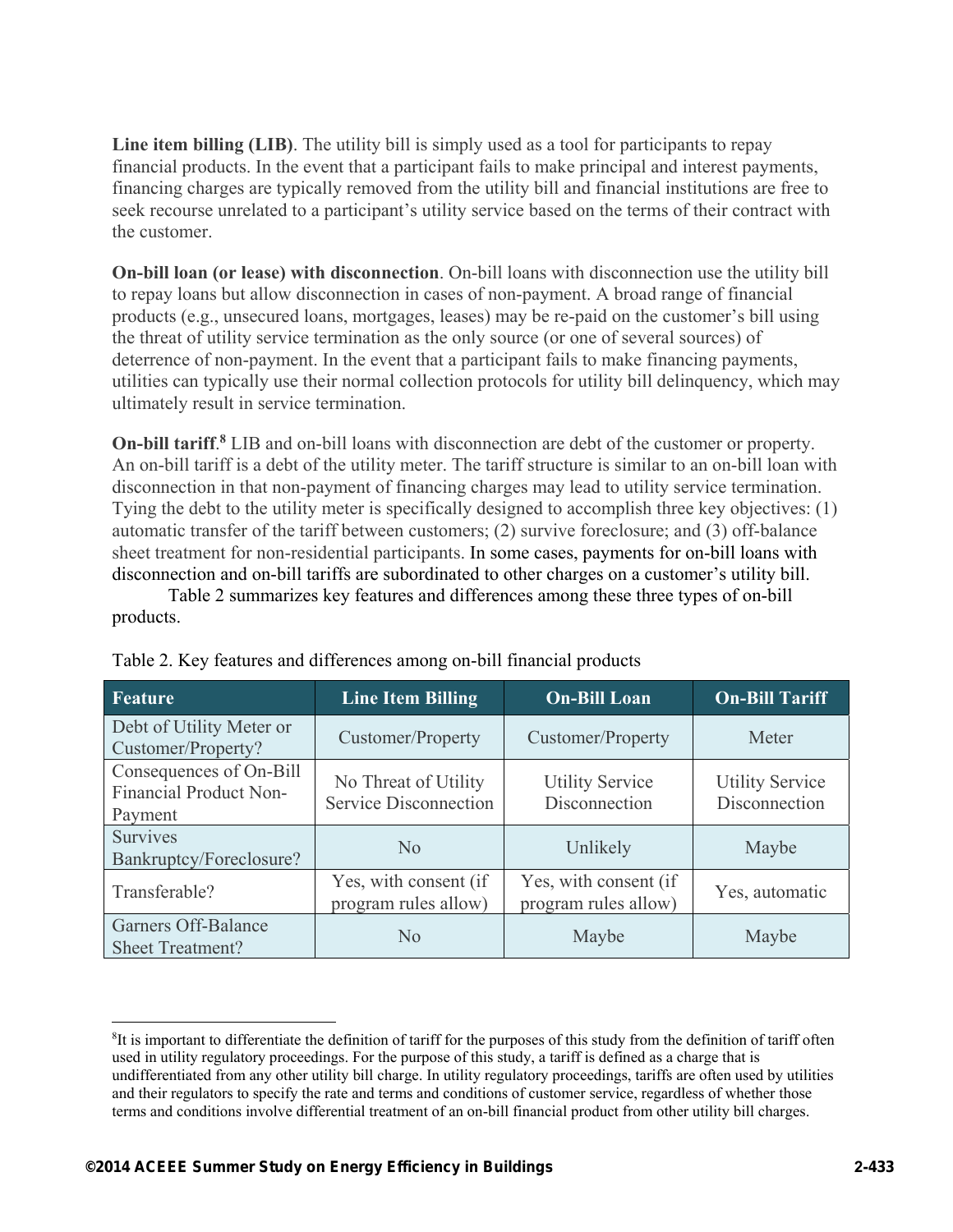#### **Program Trends in Disconnection and Meter Attachment**

Of the 30 programs in this study, 10 offer line-item billing, 13 offer on-bill loans and seven offer on-bill tariffs (see Figure ). Nearly all on-bill volume (99 percent by dollar volume) has taken place through programs using on-bill loans or line item billing.



Figure 1. On-bill financing products, by number of programs and lifetime loan volume in dollars.

### **Discussion**

1

In practice, the threat of utilities disconnection has uncertain benefit in terms of reducing consumer default rates. Consumers may not differentiate between the financial product charge and other utility charges, regardless of possibility of disconnection, which may result in default rates similar to general utility non-payment rates. In comparing existing on-bill programs, we found that programs allowing utility service disconnection tend to have slightly higher average participant default rates (1.69% for programs that allow disconnection vs 1.05% for those that do not). However, there are many other program characteristics, program design factors and attributes of a program's target consumer segment that contribute to default rates. Due to these other influences, we do not believe that it is appropriate to draw conclusions regarding differences in these default rates. All on-bill programs that were reviewed have experienced low default rates. This suggests that enabling consumers to repay financing on-bill, regardless of the consequences of non-payment, is a promising, low-risk approach to financing energy improvements.

However, the choice of on-bill product may have important impacts on a program's ability to overcome other barriers to customer investments in efficiency. On-bill tariffs are being hailed by some as a financing "game changer" because of their potential to deliver robust security and to overcome a range of barriers to EE adoption beyond up-front costs.<sup>9</sup> We find that

<sup>9</sup> Here security refers not to collateral in the case of non-payment but to additional deterrence of non-payment and survival of bankruptcy or foreclosure.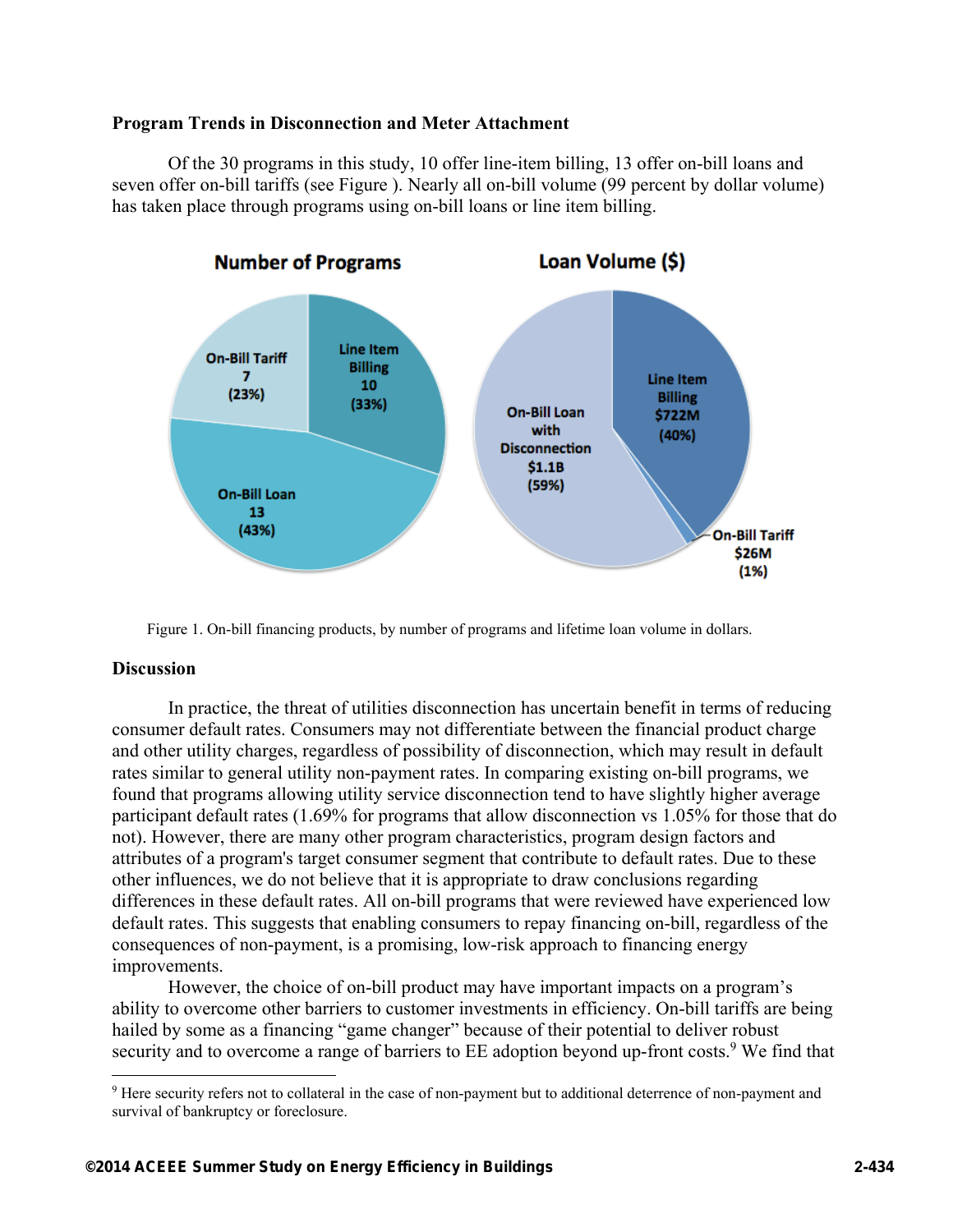the tariff structure's potential remains unclear, owing to uncertainty about the value of automatic transferability (it is based on the assumption that subsequent tenants/owners will value the improvements for which they are being asked to assume the obligation to make debt payments), uncertainty about whether financial regulators or courts will treat the structure as a tariff rather than a loan (i.e., whether the tariff will survive foreclosure events) and uncertainty about whether participants will be able to account for the debt as "off-balance sheet."

#### **Sources of Capital (2)**

<u>.</u>

On-bill programs are also typically differentiated into two basic categories based on the source of capital used to fund the financial products: On-Bill Financing (OBF) and On-Bill Repayment (OBR) (See Table ).10

| <b>Program Type</b>     | <b>Source of Capital</b>                                                                                        |
|-------------------------|-----------------------------------------------------------------------------------------------------------------|
| On-Bill Financing (OBF) | Utility Shareholder, Utility Bill-payer or Public funds (e.g., taxpayer funds, greenhouse gas auction proceeds) |
|                         | On-Bill Repayment (OBR) Private Investors (e.g., financial institutions, foundations)                           |

Table 3. On-bill financing and on-bill repayment definitions

We characterize OBR programs into one of three basic models to capture the range of approaches to tapping into private capital that have been pursued in the US and abroad:<sup>11</sup>

**Program administrator acts as warehousing entity.** In the warehouse model, a program administrator (PA) uses utility shareholder, utility bill-payer or public capital to initially fund financial products (e.g., loans). They then aggregate these financial products and sell them to a second investor or investors. Under the warehouse model, some PAs have pre-negotiated the terms of the sale of the pool of loans with a purchaser, while others have sought to sell these pools at "market rates" once sufficient volume has been aggregated. Of the nine programs operating OBR programs, six rely on the warehousing model. All but one program has relied on sales at pre-negotiated terms. The advantage of pre-negotiating terms of these sales is that PAs have certainty in the pricing at which they will be able to resell on-bill financial products and can structure the pricing of their financial products to ensure they are able to make these sales without incurring substantial losses.

**Program administrator raises private capital up-front**. In the up-front model, PAs opt to raise capital from private investors up-front, rather than initially funding financial products (e.g., loans) with utility shareholder, utility bill-payer or public capital. The PA issues a bond (or other financial contract) up-front, and investors provide capital that is then used to fund participant on-

<sup>&</sup>lt;sup>10</sup>The terminology that is often used to describe and define OBF and OBR raises some definitional issues because utility shareholder capital is a form of private capital. We acknowledge that the diversity of programs and approaches does not lend itself easily to a simple typology. However, for our purposes, we use the conventional definitions on the respective sources of capital for OBF  $&$  OBR.<br><sup>11</sup> We acknowledge that other strategies are possible but focus on these three because the "warehousing" approach is

the most common form of OBR, while raising private capital up front is getting substantial attention as Hawaii prepares its implementation and the "open market" approach is being tested in Connecticut and California.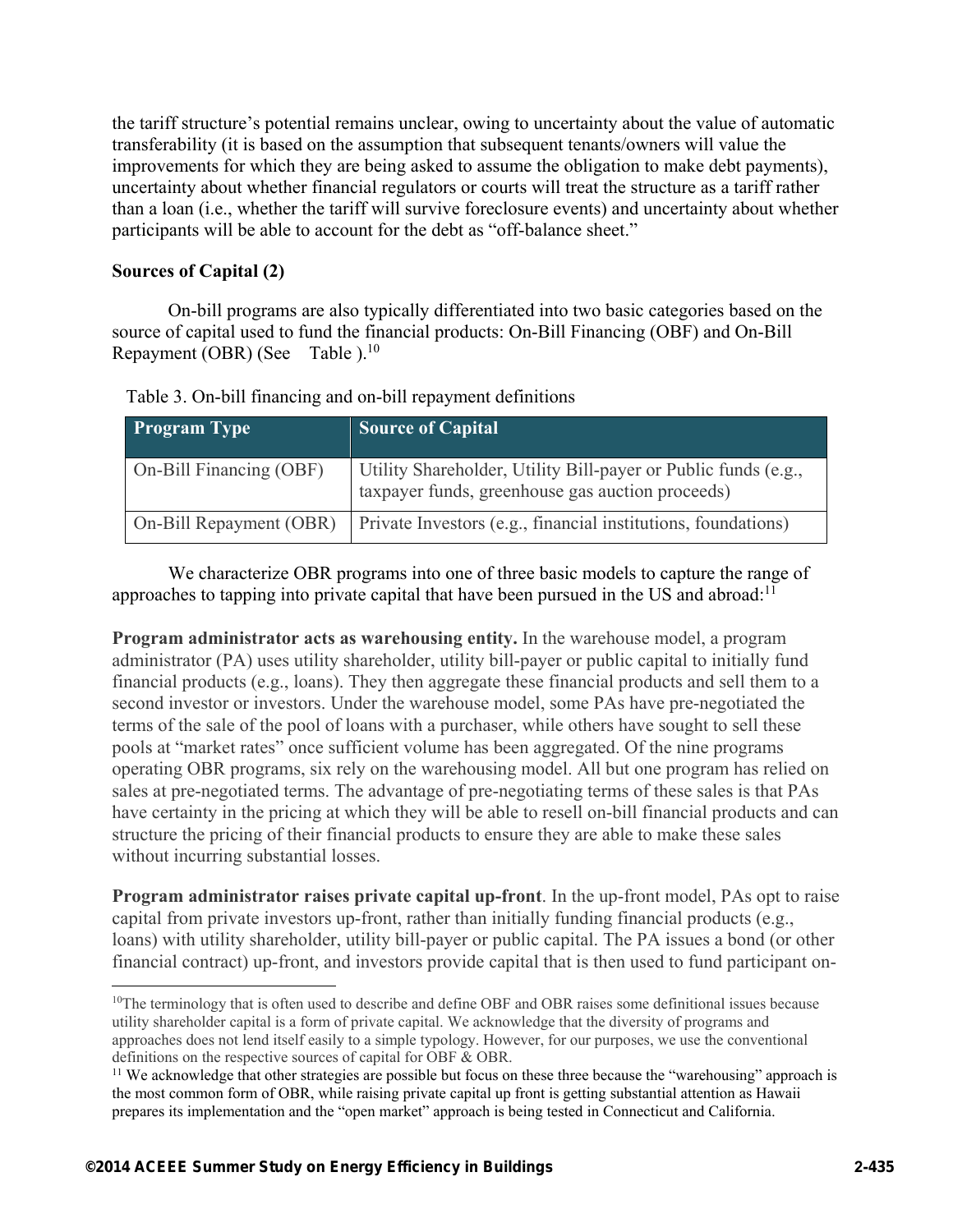bill loans. This structure is similar to the PA as warehouse model, but immediately brings in private capital and avoids the need for an initial pool of utility shareholder, utility bill-payer, or public capital. This up-front capital raise structure provides certainty to PAs and efficiency service providers that large pools of capital are available to potential program participants. However, this approach necessitates administrator confidence that customer participation will materialize, as investors will likely require compensation for capital that they have lent whether there is demand from customers for loans for energy improvements or not.

**Open market**. The third approach for sourcing private capital is the open market model in which financial institutions (FIs) underwrite individual customers and deliver the financial products and capital directly to them. Any qualified FI may participate, allowing them to leverage the utility bill for repayment of debt, as a source of security for that debt, or both. The model encourages competition, driving FIs to innovate and offer more attractive and accessible financial products. With the first two OBR models, a single entity interacts with utilities (or utilities offer the program themselves) and their billing systems for the purpose of placing financial products on the bill to collect repayment. The open market approach allows multiple FIs to interact with multiple utilities in a state. To ensure consistency and reduce potential complexity, the two states moving forward with open market OBR (CT and CA) have opted to develop centralized infrastructure that will stand in-between utilities and FIs so that all have a single, consistent set of program participation protocols and processes and a single counterparty with whom to interact. Critical considerations for those contemplating the open market OBR approach are complexity and the potential expense of building programmatic infrastructure to address this complexity. The centralized open market infrastructure may be expensive to implement. For example, in California, approximately  $$8M$  has been budgeted for infrastructure costs<sup>12</sup> to work with the Master Servicer for \$75M of EE financing pilots (Zimring 2013). CT has not experienced high costs since much of the infrastructure was already in place. PAs face the risk that these up-front investments may not, ultimately, be justified by loan volumes.

### **Program Trends in Source of Capital**

Of the 30 programs in this study, two-thirds are OBF and 63 percent of total program volume by number of loans has been through OBF initiatives. Historically, most on-bill programs have utilized public, bill-payer or utility capital (i.e., OBF programs). However, in recent years, we find many more examples of on-bill programs that seek to leverage private capital to fund on-bill financial products (i.e., OBR programs). Despite the increasing number of OBR programs, OBF initiatives have continued to deliver the lion's share of overall on-bill program volume. In 2012, OBF programs delivered \$128M of capital to fund customer energy improvements, while OBR programs delivered just under half as much capital (\$62M).

### **Discussion**

<u>.</u>

OBF typically gives program administrators the most flexibility to define program rules to meet program objectives but may come at the expense of achieving leverage up-front. In addition, where utility shareholder capital is used (over half of OBF volume), capital is typically re-lent at lower interest rates than those earned by the utilities, and these implicit "interest-rate

<sup>&</sup>lt;sup>12</sup> Costs include administration, implementation and upgrades for IT systems.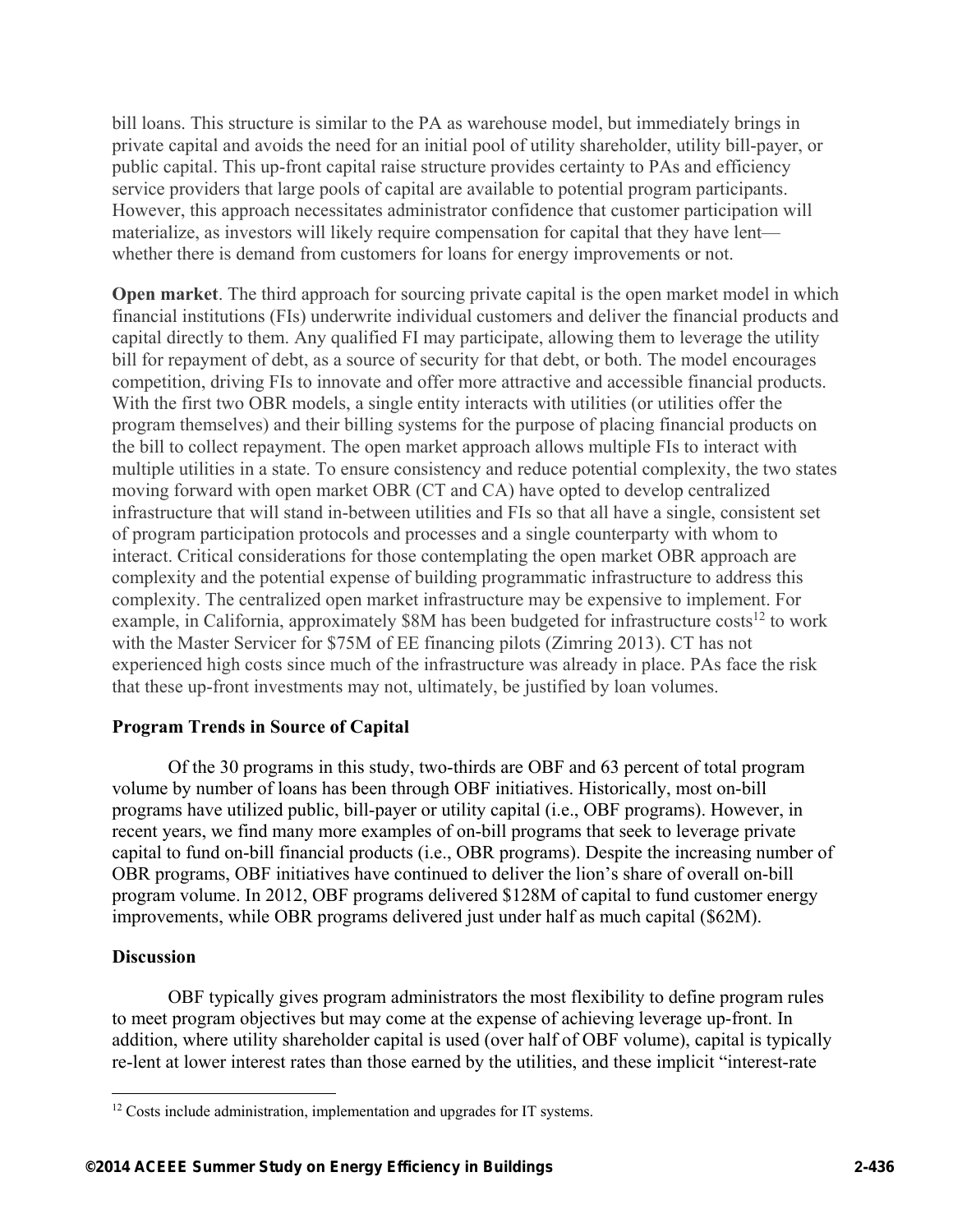buy downs" can be expensive for utility bill-payers. While utility capital may be expensive, relying on it to fund on-bill products is one potential approach to getting around the limits to scale that on-bill programs relying on public and utility bill-payer capital face. Utilities, particularly when earning substantial returns, have the ability to raise large pools of capital to invest in these programs. However, some utilities have objected to funding on-bill programs on the basis that consumer lending is not part of their core business and/or the fear that offering these programs might subject them to regulation as financial institutions

While there are multiple pathways to tapping private capital through OBR, the warehousing model accounts for 99 percent of OBR dollar volume. In practice, the first two OBR strategies have typically relied on substantial credit enhancements to private investors, either in the form of 100 percent guarantees against default or the right to tap utility bill-payer charges. PAs that have relied on warehousing or raising up-front capital, with credit enhancements have also maintained significant flexibility in designing programs, because private investors have the alternative source of protection (e.g., guarantee). While some PAs have been reluctant to provide guarantees to private sector investors, experience to-date suggests that this may be an effective (and cost-effective) strategy for accessing large pools of low-cost capital. For example, the Tennessee Valley Authority, which has delivered over \$500M in funding to residential customers through its on-bill program, provides a loan guarantee to a regional bank to fund their on-bill loans. With the guarantee, a regional bank makes low-interest loans available for program participants. TVA adds three percent to this interest rate, which has been more than sufficient to cover all of TVA's costs of administering the program, including losses from customer defaults.

#### **Approaches to Assessing Applicant Creditworthiness (3)**

Underwriting describes the metrics and criteria that financial institutions and/or PAs use to assess the creditworthiness of applicants for a financial product. The approach used may have wide-ranging impacts on program applicant transaction costs, application approval rates and, ultimately, default rates for OBF and OBR programs. We found that PAs have utilized one of four approaches in setting underwriting criteria:

**Traditional.** Administrators rely on traditional metrics and criteria that are used for underwriting other types of financial products. For example, in the single-family residential market, this approach often includes a minimum credit score of 640 and a maximum debt-to-income ratio (DTI) of 50 percent for unsecured loan products. *Example:* The Illinois Energy Efficiency Loan on-bill program requires households to have a minimum credit score of 640 and a maximum DTI of 50 percent.13 The program's application decline rate is 49 percent and the default rate has been zero percent.<sup>14</sup>

**Expanded.** The same metrics as the previous approach, but the administrator relaxes the minimum or maximum criteria in order to increase the portion of target customers that can qualify for financing. *Example:* TVA offers on-bill financing to single family households with credit scores as low as 625 and approves approximately 75 percent of applications, with a default

 $\overline{a}$ 

<sup>&</sup>lt;sup>13</sup>Customers with DTIs above 50 percent may qualify for loans of up to \$2,500.

<sup>&</sup>lt;sup>14</sup> The program has been operating for less than three years; thus, this low default rate may not be reflective of the expected lifetime default rate.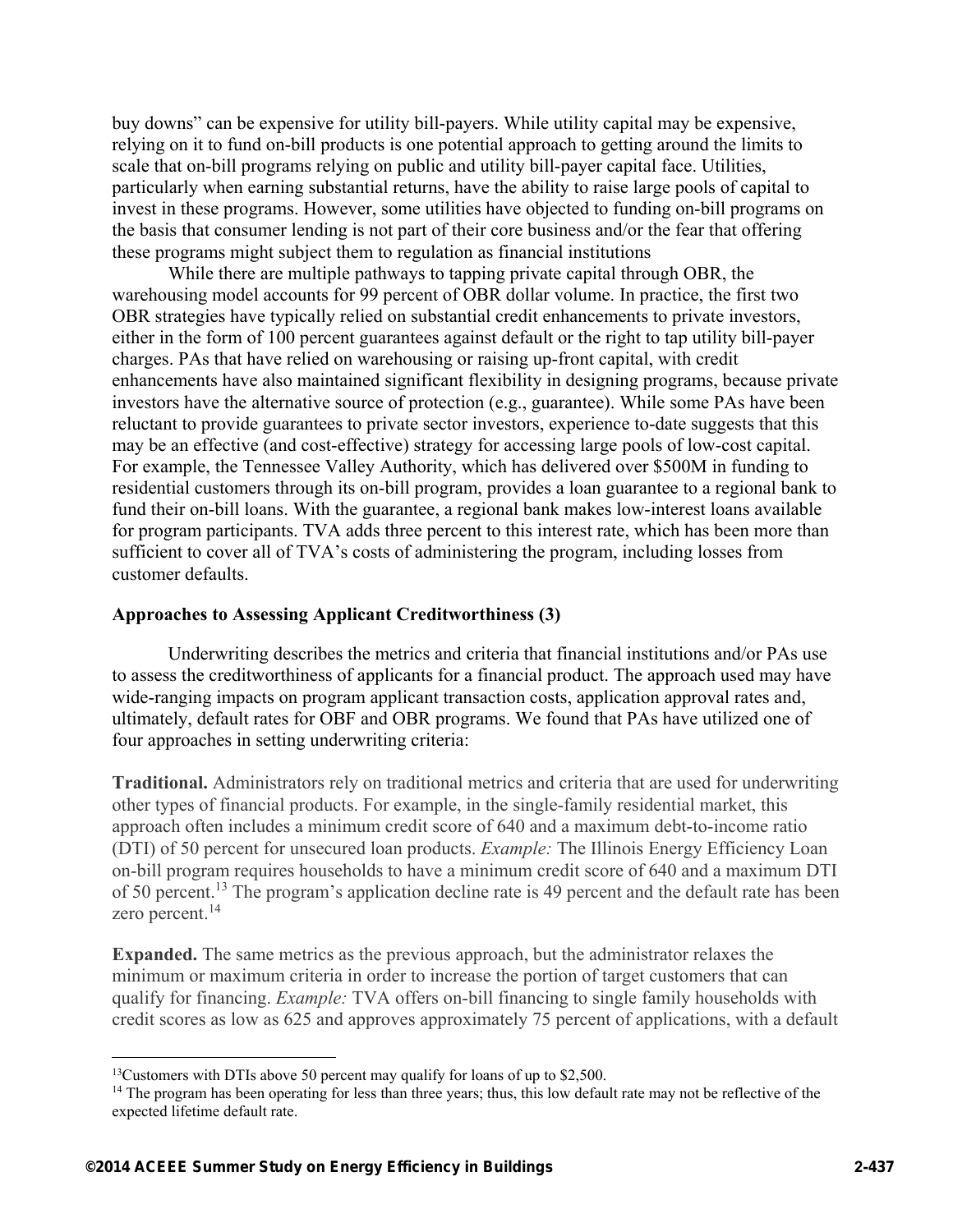rate over 16 years of approximately three percent.<sup>15</sup> In practice, TVA participants' average credit score is 711, so even though lower credit quality customers are eligible for the program, the average participant is quite creditworthy by traditional standards.

**Alternative.** The program administrator uses alternative metrics such as a strong history of ontime utility bill repayment in lieu of traditional metrics in order to increase the portion of applicants that are approved for financing and/or reduce the cost (in terms of time and money) of the underwriting process. *Example:* Applicants to United Illuminating's Small Business Energy Advantage loan program must have been in business for at least 12 months, have had no more than four late utility bill payments in the past calendar year and have no outstanding utility balances or special payment arrangements. The program has an application decline rate of just five percent and a default rate of less than one percent.

**Hybrid.** The program administrator relies on a blend of alternative underwriting standards and traditional or expanded underwriting metrics. For example, in the residential market, this might mean a minimum credit score of 600 and a strong history of on-time utility bill repayment. *Example:* Craft3, a CDFI in the Pacific Northwest, uses a hybrid approach to underwriting for Clean Energy Works Oregon's (CEWO) residential on-bill program. The lender reviews credit scores (a traditional underwriting metric) as well as historical utility bill repayment. Applicants receive points if their credit scores are below 660, for current or historical utility bill delinquency and first mortgage delinquency. Applicants with five points or less are approved for financing, those with six points are given a second review, and those with more than six points are declined. The program has a decline rate of just 10 percent, and a default rate of less than one percent.

### **Program Trends in Choice of Underwriting Criteria**

Of the 28 programs that reported underwriting criteria, only one program relies exclusively on traditional underwriting standards, three programs rely on expanded underwriting, nine programs employ hybrid underwriting criteria, and 15 programs use alternative underwriting criteria. When weighted by program loan volume, programs using hybrid underwriting approaches account for 51 percent of the on-bill volume for programs in this study, followed by programs that rely on expanded underwriting (31 percent). Programs using alternative criteria account for 18 percent of on-bill volume.

### **Discussion**

<u>.</u>

Our comparison of existing on-bill programs yielded no clear association between a program's underwriting criteria and participant default rates. Default rates were quite low across program designs suggesting that a range of underwriting approaches may lead to low participant default rates. However, the choice of underwriting criteria does appear to influence the financing application approval rate in these programs. The one program that relies exclusively on traditional underwriting criteria rejected over eight times more applications than the median percentage of consumers rejected in programs that relied primarily on utility bill repayment history.

<sup>&</sup>lt;sup>15</sup> In some cases, local distribution utilities check applicant bill repayment history.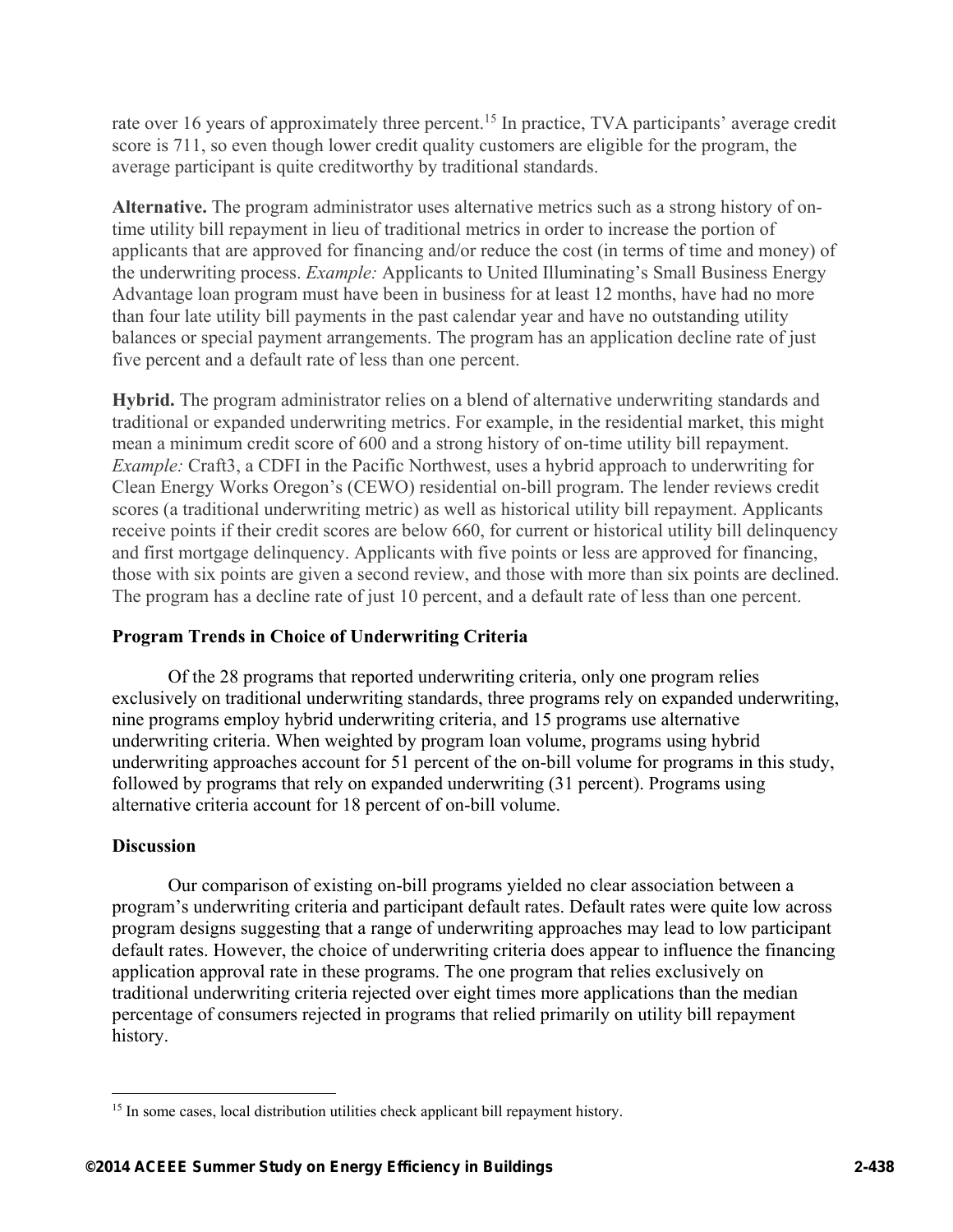When considering underwriting criteria, PAs must balance the desire to expand customer access to attractive capital with the need to ensure that consumers who are granted access to capital are well-positioned to make repayment. Standard underwriting criteria exists for a reason: to ensure that customers granted access to capital are willing and able to repay their loans. Thus, administrators should exercise some caution as they implement expanded, alternative and hybrid underwriting criteria.

#### **Selecting Eligible Measures (4)**

There are three key areas of consideration for PAs in selecting eligible measures for onbill programs: (1) types of measures; (2) single measure vs. comprehensive retrofits; and (3) whether to restrict project eligibility based on its expected utility bill impacts. Selecting eligible measures necessitates balancing the objectives of driving or enabling cost-effective EE and/or renewable energy adoption with a range of other policy or programmatic goals (e.g., facilitating sufficient participation to offset up-front implementation costs, contributing to market transformation by facilitating private FI investment in EE, providing customer safeguards and creating jobs).

**Types of eligible measures**. The source of capital and program goals will heavily influence whether technologies beyond EE (e.g., distributed generation, demand response) may be financed on-bill—casting a broader net may help drive consumer participation. Permitting nonenergy measures may also be a powerful way to drive consumer adoption, but it may raise costeffectiveness challenges as these measures do not directly deliver energy savings. Twelve of 30 on-bill programs limited eligibility exclusively to EE improvements. Eleven programs allow renewable energy technologies, five allow non-energy measures, and four allow water efficiency measures to qualify for financing.<sup>16</sup>

**Single-measure vs. comprehensive retrofits**. Some policymakers and PAs seek to drive participants to adopt multi-measure, comprehensive energy improvements typically associated with deep energy savings. Others permit participants to finance single measures, such as boiler replacements, to balance energy saving goals with others such as the higher job creation that might come from single measure programs, which are often associated with higher levels of participation than comprehensive programs. Most on-bill programs that have achieved significant loan volume or market penetration have permitted participants to finance singlemeasure energy improvements and have tended not to place much emphasis on implementing multi-measure, comprehensive energy improvements. For example, Manitoba Hydro's Power Smart Residential Loan Program has funded almost \$300M in efficiency improvements in single-family residences since 2001. Customers are allowed to install and finance a wide range of energy-related measures, although 95 percent of on-bill loans have been used for singlemeasure window, door or furnace replacements. Those programs that have successfully driven both substantial customer participation and deeper, multi-measure EE projects, have coupled onbill eligibility with substantial financial incentives (e.g., rebates).

1

<sup>&</sup>lt;sup>16</sup> Programs allowing renewable energy measures, non-energy measures and efficiency measures are not mutually exclusive: some allow two or more.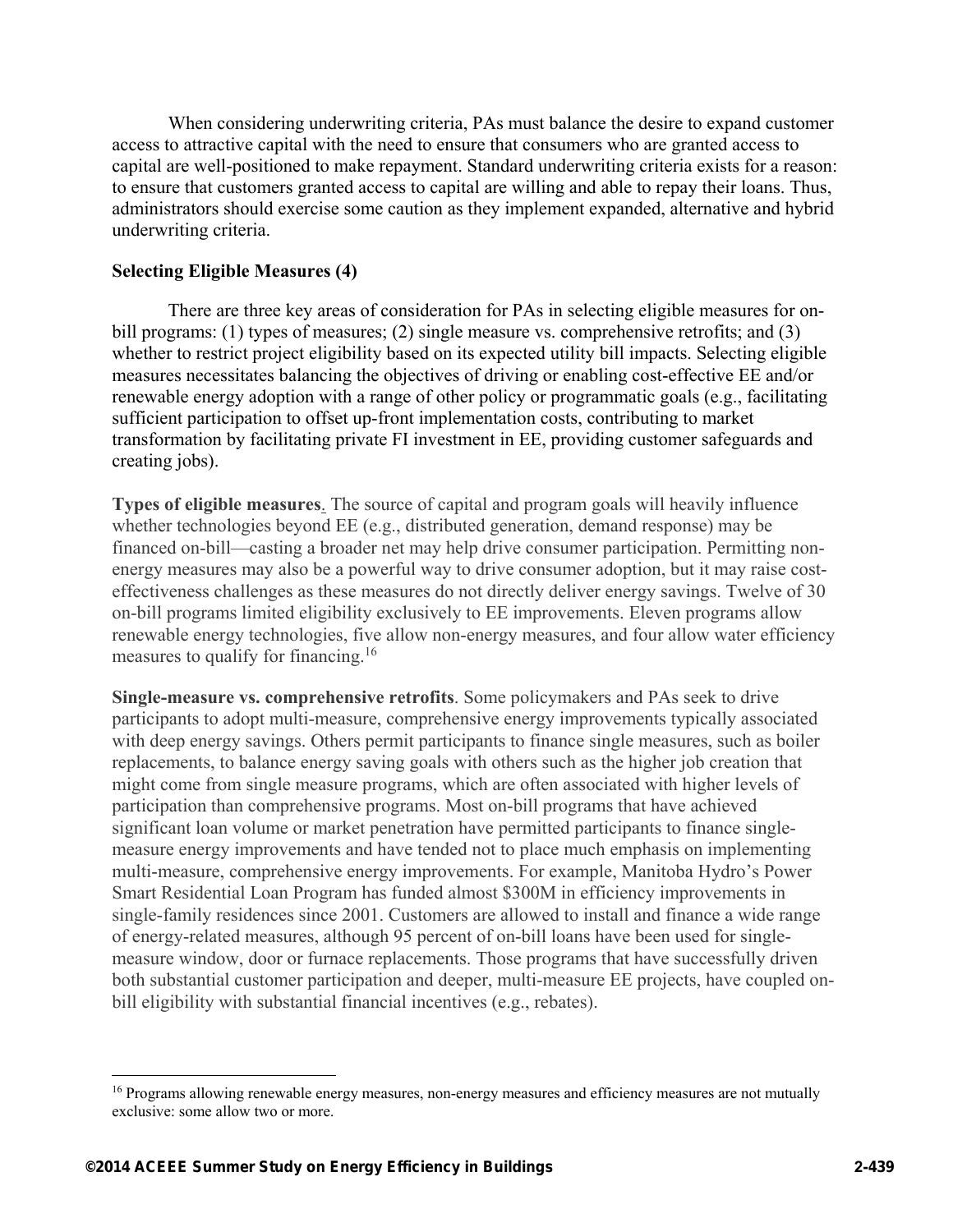**Utility bill impacts**. Some on-bill programs have required that the expected energy savings from energy improvements offset 100 percent of project costs (including financing charges). This expectation is known as "bill neutrality." This program element has often been included as a consumer protection. However, the variance in actual energy savings versus estimates across individual participants has been substantial (i.e., expected bill neutrality may not translate into realized bill neutrality at the participant level). To the extent that participants rely on energy savings to repay financing and those savings fail to materialize, this feature may actually increase risk. Furthermore, in practice, bill neutrality requirements may have a demanddampening effect by limiting the types of projects that can be financed on-bill. For example, program designers for the UK's Green Deal on-bill financing program included a bill neutrality requirement, known as the 'Golden Rule'. The requirement puts substantial constraints on customers' ability to finance targeted EE improvements. Program designers were aware of this challenge and anticipated that substantial incentives would be available from energy providers that would, in effect, buy down the cost of the projects to a "bill neutral" point. However, these incentives have been slow to materialize, and without them, many projects are not able to meet the Golden Rule requirement. This has been one of several important factors in the program's low early participation. On-bill programs that require bill neutrality have, on average, achieved lower historical volume than those that do not. In 2012, the average on-bill volume for the four residential programs that require bill neutrality was \$1.6M compared to \$11.7M for the 10 residential programs that do not. Similarly, the average 2012 on-bill volume for the three nonresidential programs that require bill neutrality was \$7.6M compared to \$11M for the four nonresidential programs that do not require bill neutrality.

### **Conclusions**

Enabling consumers to finance energy improvements on their utility bills is one of several potentially valuable tools for expanding consumer access to attractive capital. While onbill financing is potentially an attractive tool for increasing program leverage and mitigating the rate impacts of utility customer-funded efficiency programs, administrators can face difficult choices between allocating funds to financing or to other approaches designed to overcome a broader set of barriers to consumer investment in energy efficiency.

This study has highlighted key considerations based on recent program design innovations and discussions with PAs and policymakers across the country and internationally. As on-bill initiatives continue to attract the attention of policymakers and PAs, it will be important for stakeholders to continue to rigorously assess their efficacy in achieving programmatic goals and to share lessons learned broadly, so that we can better understand how, and for whom, these initiatives can help to deliver incremental, cost-effective energy savings, at scale.

## **References**

Bell, C., S. Nadel & S. Hayes. 2011. *On-Bill Financing for Energy Efficiency Improvements: A Review of Current Program Challenges, Opportunities, and Best Practices*. ACEEE report number E118. American Council for an Energy-Efficient Economy. LINK